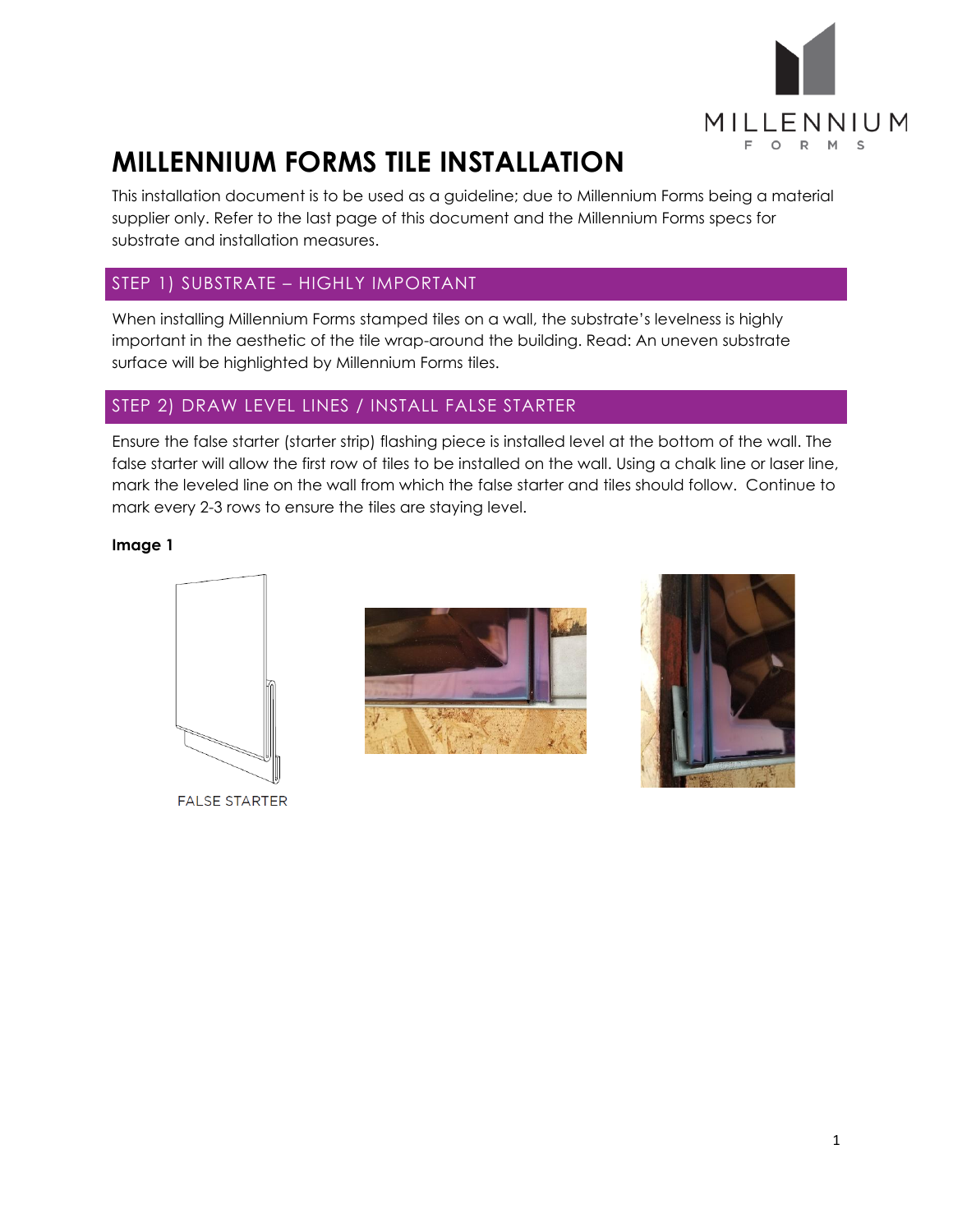

### STEP 3) INSTALL TILES

Install tiles starting at the bottom left corner of the wall, working to the right and upwards.

### **Image 2**



Overlap the left-hand rain channel (male) with the previous tile's right-hand rain channel (female).

### **Image 3**

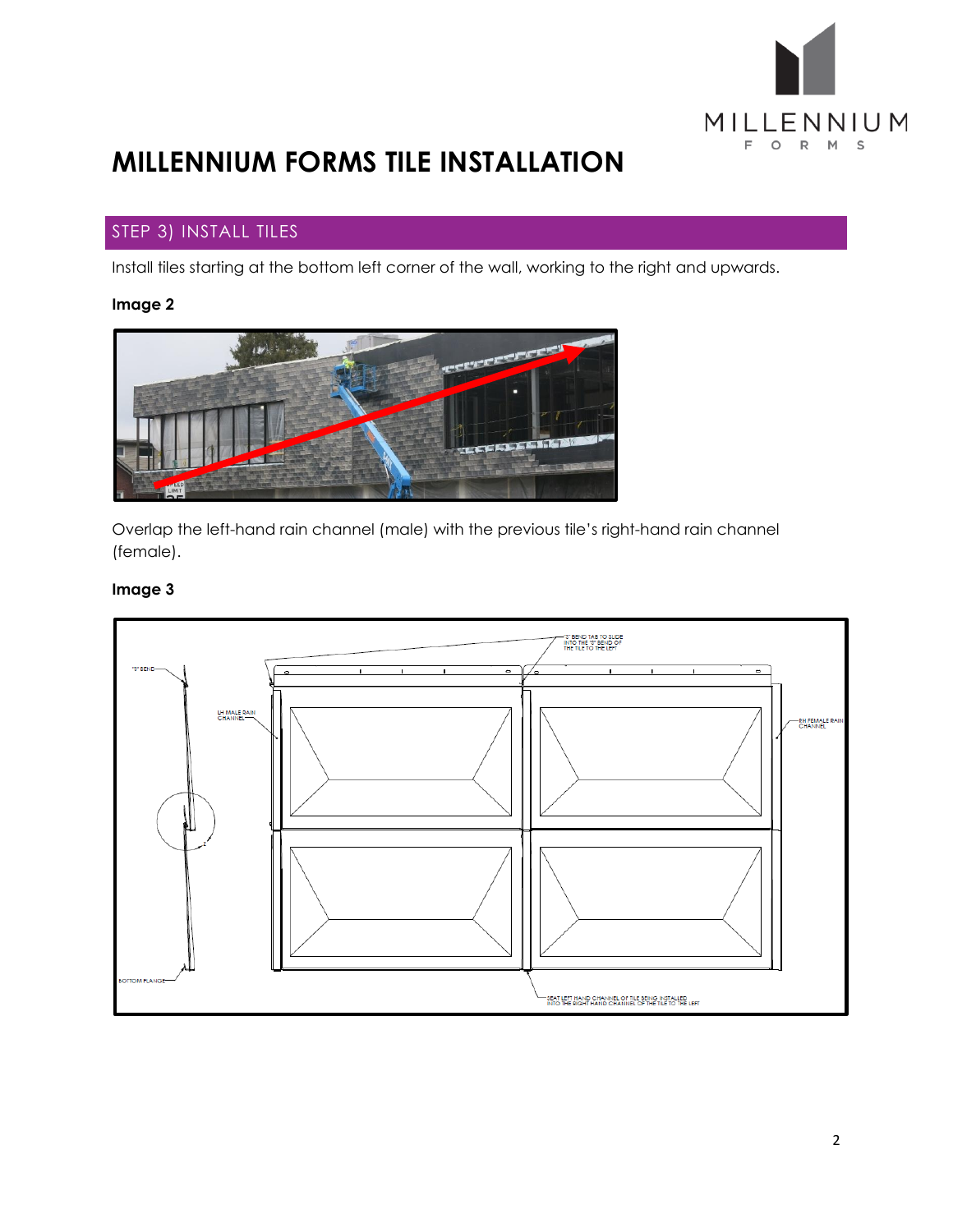

At the bottom of the left-hand rain channel is a fold-over tab that prevents the tile from installing too far up.

#### **Image 4**



Use similar material fasteners to attach the tiles to your substrate. Stainless steel fasteners are best for stainless steel tiles, galvanized fasteners are best for ZALMAG® tiles. Do not over torque the fasteners, as this will warp the tile as it installs.

There are two pre-punched fastener holes (in the Installation flange) for this purpose. When tiles are cut or modified, you can fasten through any point along the centerline of the top nailing flange.

#### **Image 5**



There are three slotted lines on the Installation flange to aide in tile alignment design. (For running bond, one-third running bond, or stacked pattern.)

#### **Image 6**

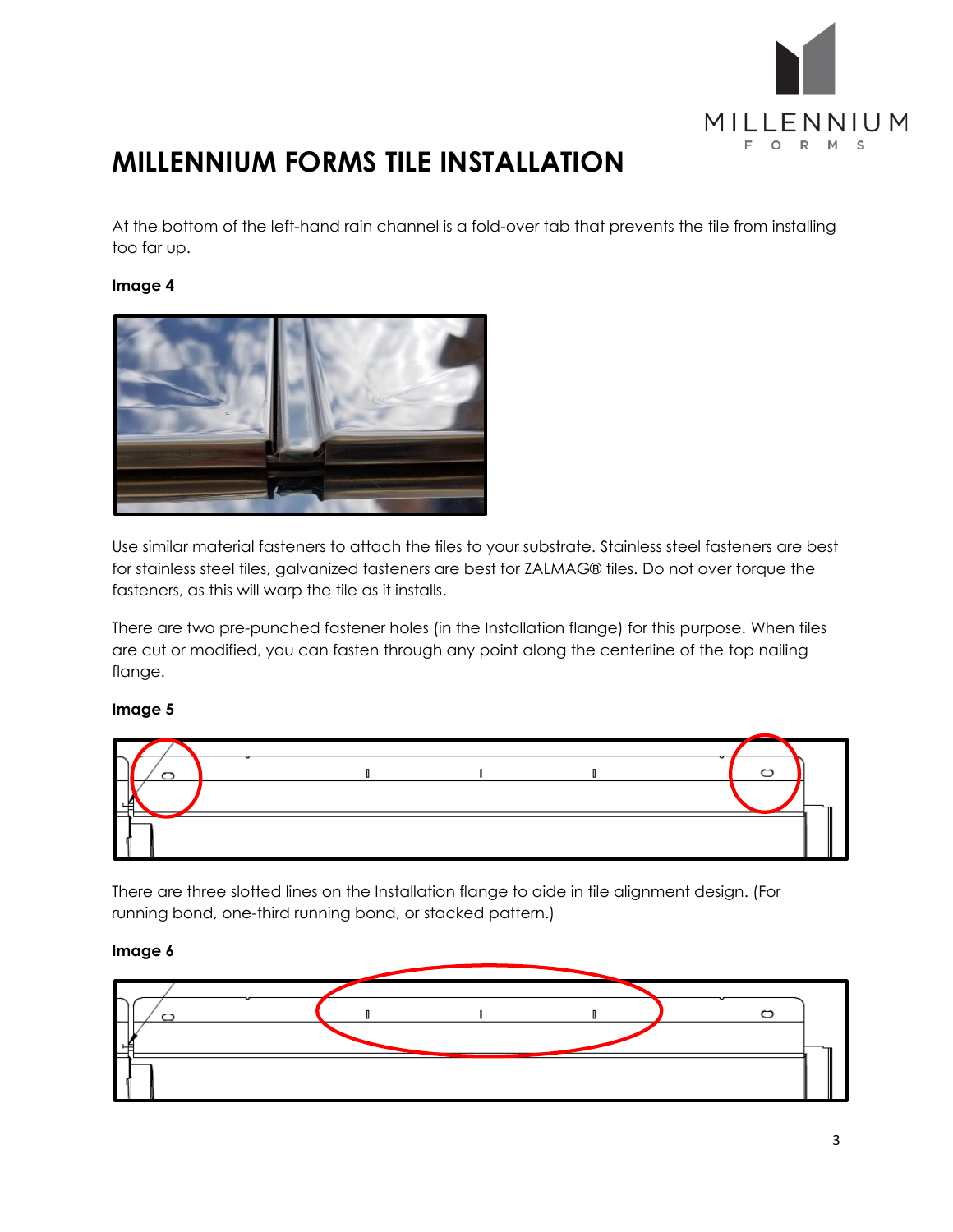

Use the bottom flange of the tile on the top row to engage with the S-Bend of the tile on the row below. (See Image 7.) If needed, use a soft long surface (2x4) and mallet to aid in engaging the bottom flange of the overlapping tile into the S-Bend of the underneath tile.

### **Image 7**





Start the first two rows by leveling the tiles on the chalk line starting from the top of Installation flange. Install five or less tiles on the first two rows. Check the levelness of the rows from the S-Bend and the bottom of the tiles. Opt for a deeper engagement inside the S-bend fold, to ensure tiles stay put during high winds. Tiles may need to be shimmied into place and into a level position.





Note for better engagement or for better leveling of tiles: Some tiles may require pressing in the bottom flange more or opening it more. Some tiles may require opening the S-Bend slightly. Please note S-Bend should only be opened slightly. Loss of engagement can occur with over-opening of the S-Bend.